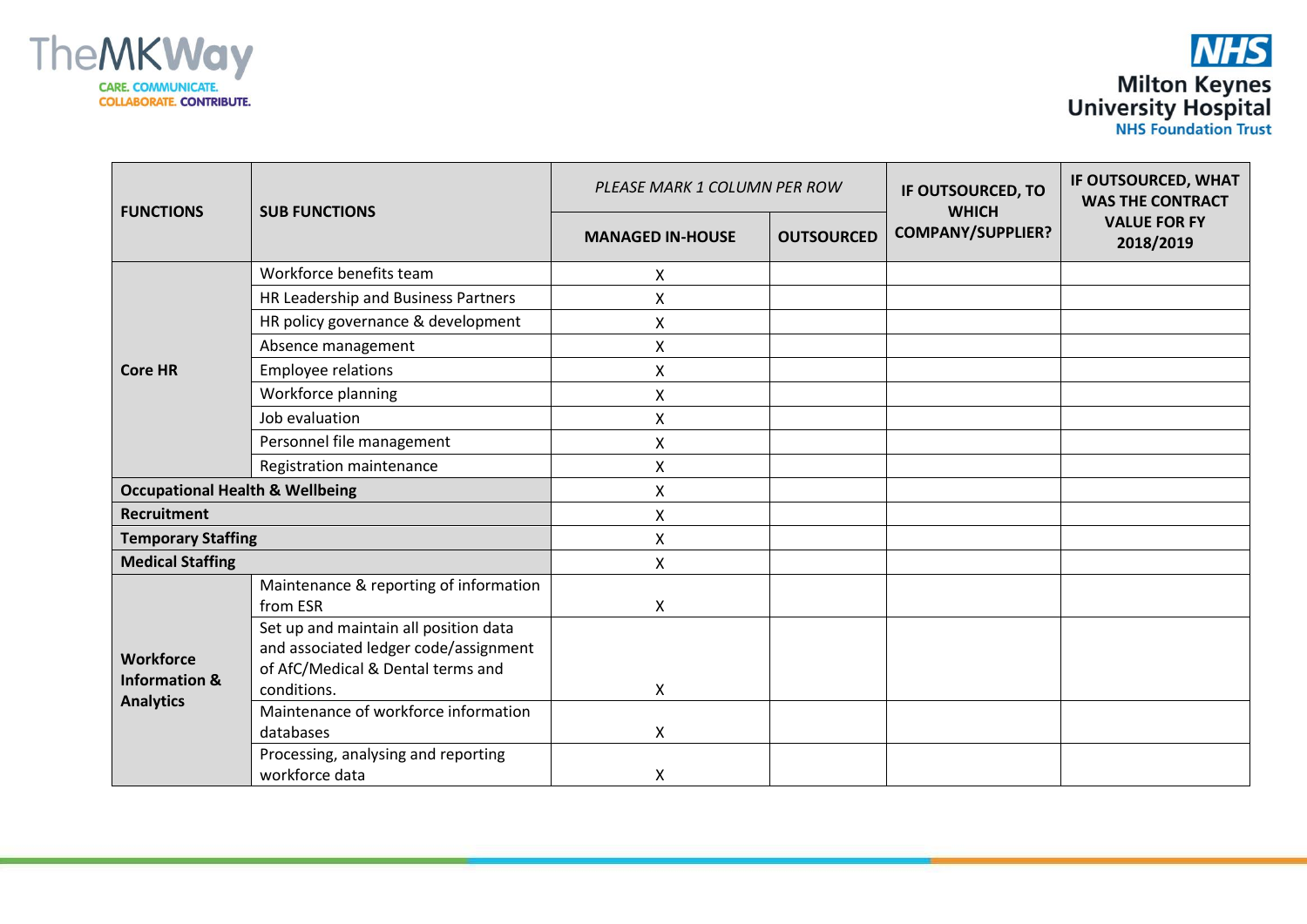



| <b>Education</b>              | Needs analysis                          | Χ |  |  |
|-------------------------------|-----------------------------------------|---|--|--|
|                               | Course catalogue development            | Χ |  |  |
|                               | Learning management system              | X |  |  |
|                               | Knowledge management                    | X |  |  |
|                               | Course commissioning/delivery           | X |  |  |
|                               | e-learning material development         | X |  |  |
|                               | Assessments                             | X |  |  |
|                               | Statutory mandatory training            | X |  |  |
|                               | <b>General training</b>                 | X |  |  |
|                               | Nurse & medical education & induction   | Χ |  |  |
| Organisational                | Staff survey                            | X |  |  |
|                               | Performance management                  | Χ |  |  |
|                               | Organisational change                   | X |  |  |
|                               | Equality & diversity                    | Χ |  |  |
|                               | Leadership & team development           | X |  |  |
| <b>Rostering</b>              |                                         | X |  |  |
| <b>HR</b> specific<br>systems | Systems (including licences, purchase   |   |  |  |
|                               | and annual support and maintenance)     |   |  |  |
|                               | to deliver the HR function (e.g. remote |   |  |  |
|                               | access tools, TRAC recruitment)         | X |  |  |
|                               | Designated software support staff       |   |  |  |
|                               | associated with these systems           | X |  |  |

| <b>Expenses</b><br>reimbursement | Expenses processing |  |                    | n/a - expenses form a |
|----------------------------------|---------------------|--|--------------------|-----------------------|
|                                  |                     |  |                    | tiny                  |
|                                  |                     |  | University Hospita | proportion of our     |
|                                  |                     |  | I Birmingham (UHB) | overall               |
|                                  |                     |  | Pavroll            | payroll contact       |